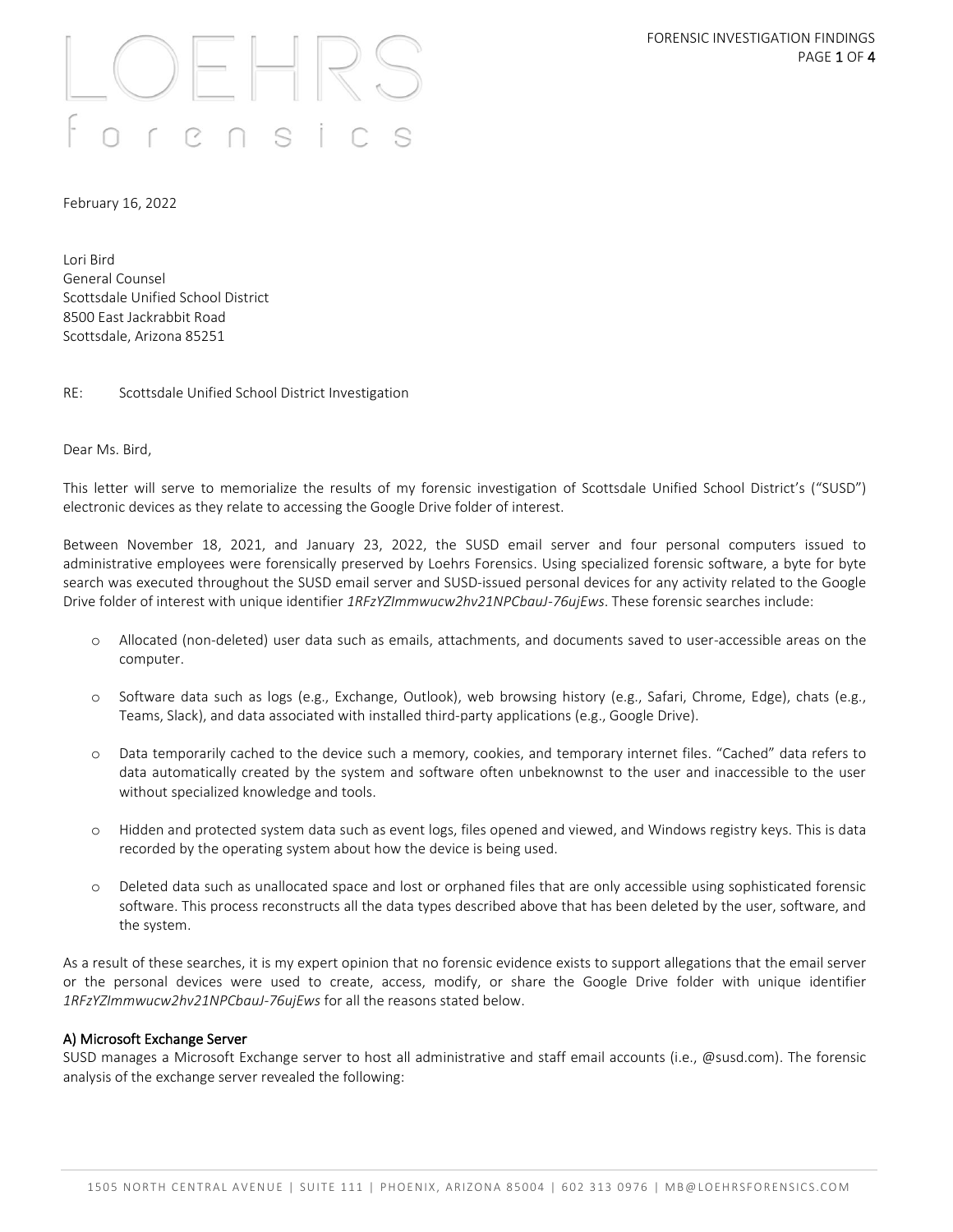## $P \cap$ C.

- o The SUSD Exchange Server has been active since June 14, 2019, when the server's operating system was installed, and used through at least November 22, 2021, when the server was last written prior to being preserved by Loehrs Forensics. This forensic evidence confirms that the email server produced by SUSD contains activity within the date range of interest between July 2020 and November 2021.
- o The SUSD Exchange Server contains over 4.9TB (i.e., 4,900GB) of data including over a million email messages across more than 6,200 mailboxes. These mailboxes were classified as "Administration", "School Office", "Service Account", "Technology", "Staff A-Z", and the "Archive" databases. This establishes that the Exchange Server contains a consistent volume of data for what would be expected of an email server hosting thousands of mailboxes.
- o A byte for byte forensic search throughout allocated and unallocated space on SUSD's email server for all references to Google Drive folders revealed approximately 98,000 hits including email messages and email logs. This forensic evidence establishes that thousands of emails sent and received by SUSD's staff did contain links to Google Drive folders that were being shared.
- o A byte for byte forensic search throughout allocated and unallocated space on SUSD's email server for all references to the specific Google Drive folder of investigative interest with unique identifier "1RFzYZlmmwucw2hv21NPCbauJ", including the 98,000 references to Google Drive folders, revealed no hits within the date range of interest. As such, no forensic evidence was located that emails were exchanged using SUSD's email server to share links to the Google Drive folder of investigative interest.

#### B) Scott Menzel's MacBook Pro

SUSD issued a personal computer to administrative employee Scott Menzel. The forensic analysis of Menzel's SUSD computer revealed the following:

- o The SUSD computer issued to Menzel was used from approximately January 26, 2021, when the operating system was installed and the *smenzel* user account was created, through January 21, 2022, when the computer was last used prior to being preserved by Loehrs Forensics. This forensic evidence confirms that this SUSD computer was used by Menzel and activity would exist within the date range of interest beginning January 2021 through November 2021.
- o A byte for byte forensic search throughout allocated and unallocated space (i.e. deleted data) on Menzel's computer for all references to a Google Drive revealed approximately 1,294 hits including web history and emails. This forensic evidence establishes that Menzel did access Google Drive folders using the Safari and Google Chrome browsers installed on this computer and sent and received emails using this computer which contain links to Google Drive folders that were being shared.
- o A byte for byte forensic search throughout allocated and unallocated space on Menzel's computer for all references to the specific Google Drive of investigative interest with unique identifier "1RFzYZlmmwucw2hv21NPCbauJ", including the 1,294 references to Google Drive folders, revealed no hits. As such, no forensic evidence was located that this SUSD computer was used to create, modify, access, or share links to the Google Drive folder of investigative interest.

#### C) Zach Lindsey's HP EliteBook

SUSD issued a personal computer to administrative employee Zach Lindsey. The forensic analysis of Lindsey's SUSD computer revealed the following:

o The SUSD computer issued to Lindsey was used from approximately January 5, 2021, when the operating system was installed and the *zlindsey* user account was created, through December 17, 2021, when the computer was last written prior to being preserved by Loehrs Forensics. This forensic evidence confirms that this SUSD computer was used by Lindsey and activity would exist within the date range of interest beginning January 2021 through November 2021.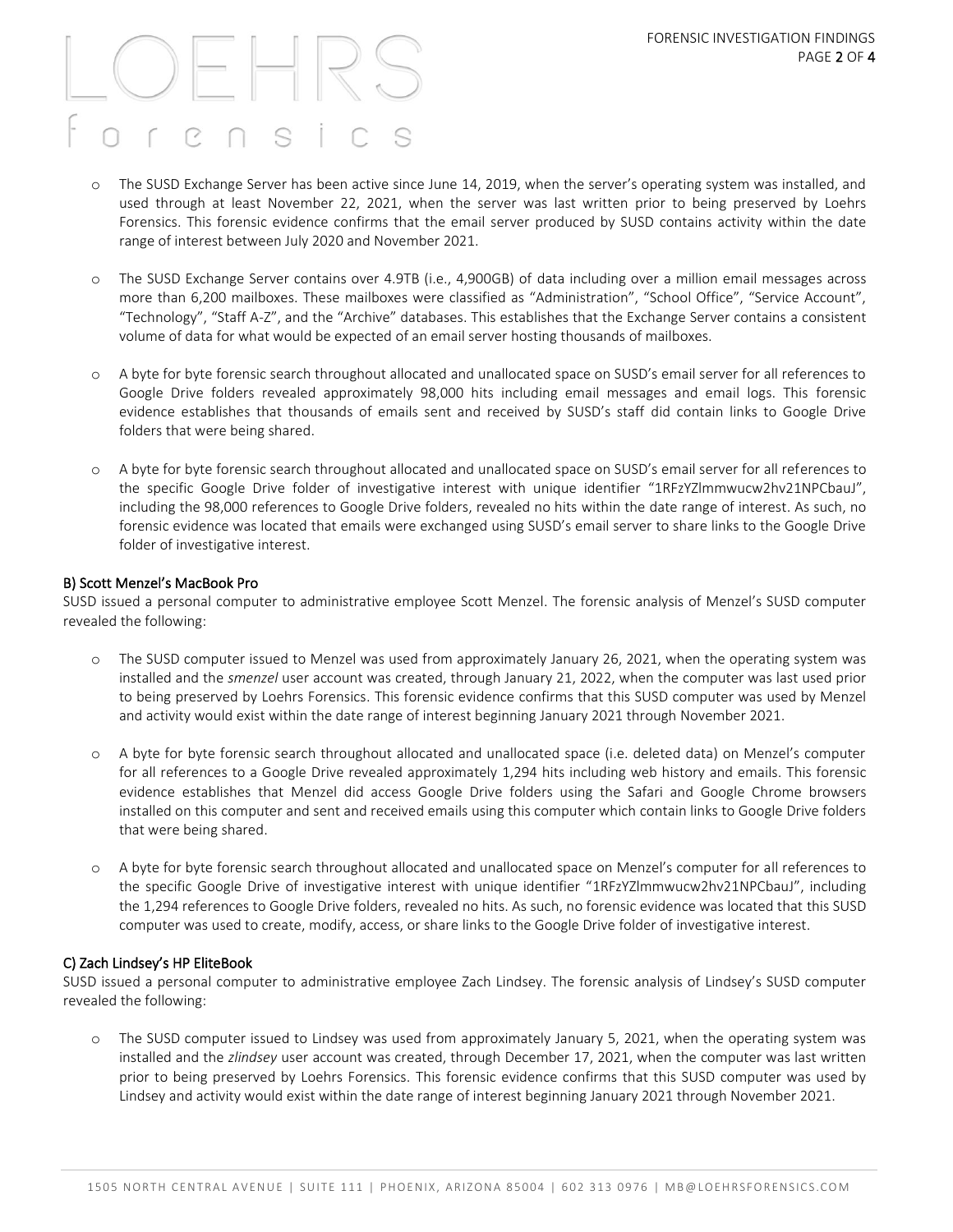## $\mathbb{R} \cap$ C.

- o A byte for byte forensic search throughout allocated and unallocated space (i.e. deleted data) on Lindsey's computer for all references to a Google Drive revealed approximately 8 hits including cached data from the Microsoft Edge browser. This forensic evidence establishes that Lindsey's SUSD computer has been associated with Google Drive folders.
- o A byte for byte forensic search throughout allocated and unallocated space on Lindsey's computer for all references to the specific Google Drive of investigative interest with unique identifier "1RFzYZlmmwucw2hv21NPCbauJ", including the 8 references to Google Drive folders, revealed no hits. As such, no forensic evidence was located that this SUSD computer was used to create, modify, access, or share links to the Google Drive folder of investigative interest.

#### D) Julie Cienowski's HP EliteBook

SUSD issued a personal computer to administrative employee Julie Cienowski. The forensic analysis of Cienowski's SUSD computer revealed the following:

- o The SUSD computer issued to Cienowski was used from approximately March 25, 2021, when the operating system was installed and the *jcieniawski* user account was created, through December 17, 2021, when the computer was last written prior to being preserved by Loehrs Forensics. This forensic evidence confirms that this SUSD computer was used by Cienowski and activity would exist within the date range of interest beginning March 2021 through November 2021.
- o A byte for byte forensic search throughout allocated and unallocated space (i.e. deleted data) on Cienowski's computer for all references to a Google Drive revealed approximately 222 hits including data from the Google Chrome and Microsoft Edge browsers. This forensic evidence establishes that Cienowski did access Google Drive folders using the Internet browsers installed on this SUSD computer.
- o A byte for byte forensic search throughout allocated and unallocated space on Cienowski's computer for all references to the specific Google Drive of investigative interest with unique identifier "1RFzYZlmmwucw2hv21NPCbauJ", including the 222 references to Google Drive folders, revealed no hits. As such, no forensic evidence was located that this SUSD computer was used to create, modify, access, or share links to the Google Drive folder of investigative interest.

#### E) Jann-Michael Greenburg's Microsoft Surface

SUSD issued a personal computer to administrative employee Jann-Michael Greenburg. The forensic analysis of Greenburg's SUSD computer revealed the following:

- o The SUSD computer issued to Greenburg was used from approximately January 9, 2019, when the operating system was installed and the *jmgreenburg* user account was created, through December 12, 2021, when the computer was last written prior to being preserved by Loehrs Forensics. This forensic evidence confirms that this SUSD computer was used by Greenburg and that activity would exist within the date range of interest beginning January 2019 through November 2021.
- o A byte for byte forensic search throughout allocated and unallocated space (i.e. deleted data) on Greenburg's computer for all references to a Google Drive revealed approximately 4 hits within system files for the Google Chrome browser. This forensic evidence suggests this SUSD computer was not actively used to access Google Drive.
- o Regardless, a byte for byte forensic search was still executed throughout allocated and unallocated space on Greenburg's computer for all references to the specific Google Drive of investigative interest with unique identifier "1RFzYZlmmwucw2hv21NPCbauJ", including the 4 references to Google Drive folders. This search revealed no hits. As